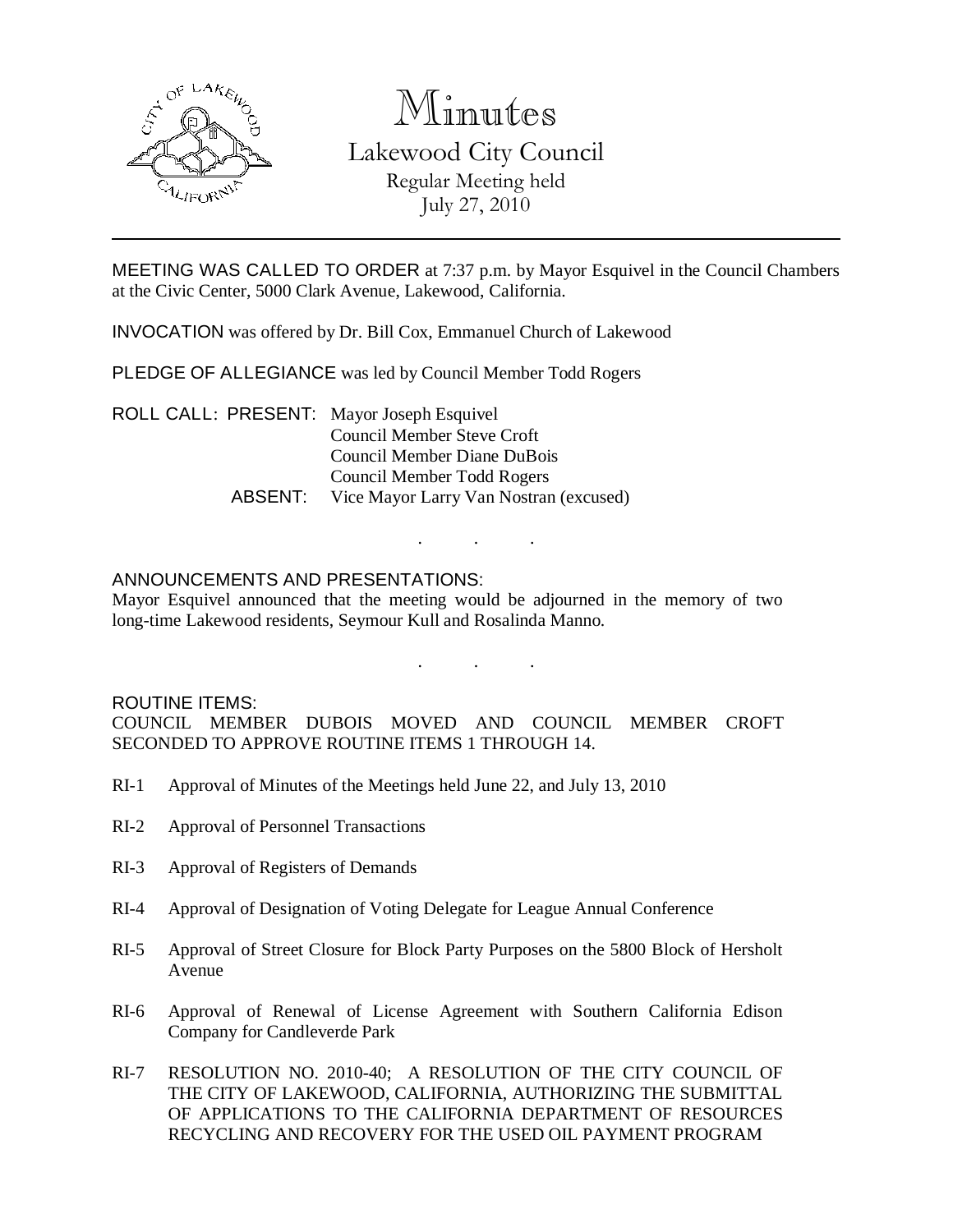#### ROUTINE ITEMS: Continued

- RI-8 Approval of Memorandum of Agreement for the Development of Coordinated Implementation Plan for L.A. River and Tributaries Metals Maximum Total Daily Load
- RI-9 Ratification of Change Order and Approval of Reduction of Retention for Public Works Project No. 09-9, Re-Roofing Improvements
- RI-10 Approval of Report of Monthly Investment Transactions
- RI-11 Approval of Quarterly Schedule of Investments
- RI-12 RESOLUTION NO. 2010-41; A RESOLUTION OF THE CITY COUNCIL OF THE CITY OF LAKEWOOD AMENDING RESOLUTION NO. 92-36 PERTAINING TO THE LOW-INCOME EXEMPTION OF THE UTILITY USERS TAX
- RI-13 Approval of Renewal of Agreement for Disaster Recovery Network Backup
- RI-14 RESOLUTION NO. 2010-42; A RESOLUTION OF THE CITY COUNCIL OF THE CITY OF LAKEWOOD ESTABLISHING A PHYSICALLY HANDICAPPED PERSONS DESIGNATED PARKING SPACE ON THE WEST SIDE OF ADENMOOR AVENUE WITHIN THE CITY OF LAKEWOOD

RESOLUTION NO. 2010-43; A RESOLUTION OF THE CITY COUNCIL OF THE CITY OF LAKEWOOD ESTABLISHING A PHYSICALLY HANDICAPPED PERSONS DESIGNATED PARKING SPACE ON THE EAST SIDE OF RADNOR AVENUE WITHIN THE CITY OF LAKEWOOD

UPON ROLL CALL VOTE, THE MOTION WAS APPROVED:

AYES: COUNCIL MEMBERS: DuBois, Croft, Rogers and Esquivel NAYS: COUNCIL MEMBERS: None ABSENT: COUNCIL MEMBERS: Van Nostran

1.1 • REPORT OF DELINQUENT FEES FOR GARBAGE, WASTE AND REFUSE COLLECTION AND DISPOSAL

. . .

Administrative Services Director Diane Perkin presented a report based on the memo in the agenda and stated 471 notices had been mailed to property owners with delinquent charges pending for garbage, waste and refuse collection. She advised that although, as of the close of business this day, 277 accounts remained delinquent, payments would be accepted until July 31st. It was the recommendation of staff that the City Council adopt the proposed resolution confirming the report of delinquent fees.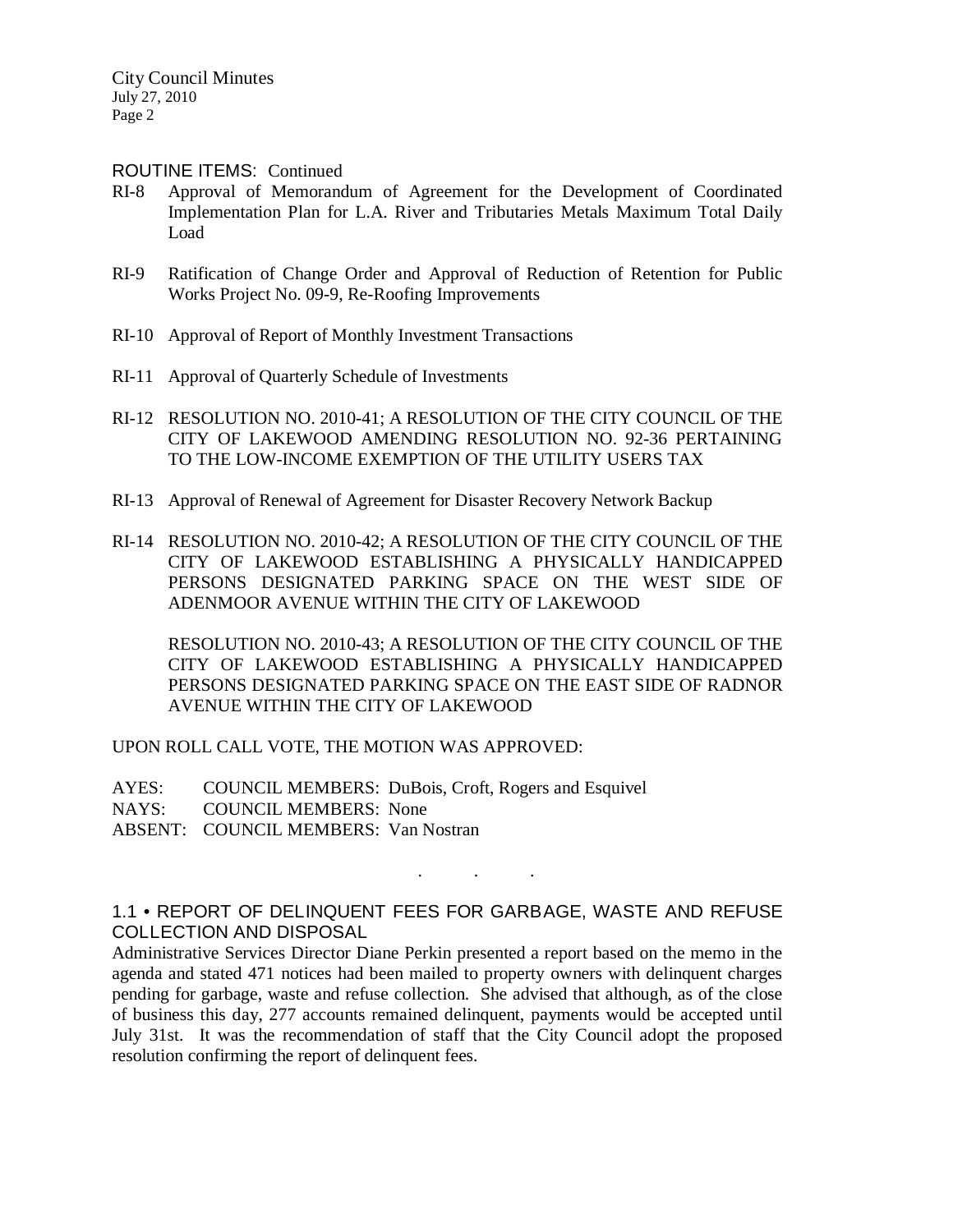1.1 • REPORT OF DELINQUENT FEES FOR GARBAGE, WASTE AND REFUSECOLLECTION AND DISPOSAL - Continued RESOLUTION NO. 2010-44; A RESOLUTION OF THE CITY COUNCIL OF THE CITY OF LAKEWOOD CONFIRMING THE REPORT OF DELINQUENT FEES AND CHARGES FOR GARBAGE, WASTE AND REFUSE COLLECTION AND DISPOSAL WITHIN THE CITY OF LAKEWOOD, COUNTY OF LOS ANGELES, STATE OF CALIFORNIA, MAY 31, 2010

Mayor Esquivel opened the public hearing at 7:44 p.m. and called for anyone in the audience wishing to address the City Council on this matter. There was no response.

COUNCIL MEMBER ROGERS MOVED AND COUNCIL MEMBER DUBOIS SECONDED TO ADOPT RESOLUTION NO. 2010-44. UPON ROLL CALL VOTE, THE MOTION WAS APPROVED:

AYES: COUNCIL MEMBERS: DuBois, Croft, Rogers and Esquivel NAYS: COUNCIL MEMBERS: None ABSENT: COUNCIL MEMBERS: Van Nostran

# 1.2 • WATER RESOURCES PUBLIC HEALTH GOALS COMPLIANCE REPORT 2007-2009

. . .

Director of Water Resources, James Glancy, presented a report based on the memo in the agenda and stated public water systems were required by State law to prepare a report on their water quality in relationship to the State's public health goals (PHG) and to the Environmental Protection Agency's maximum contaminant level goals (MCLG). He reported that of the 180 constituents analyzed, the only element in Lakewood's water system that exceeded the goals was arsenic, a naturally occurring element in both the ground and in the human body. He noted that while the levels in the Lakewood system were well below the maximum contaminant level set by the Federal government, they exceeded the State and Federal goal numbers. He noted, however, that the State goal level was 500 times less than could be detected or measured by current technology and the Federal goal was zero. He stated that the levels recommended by the PHG and MCLG were a "zero risk" standard that was used to balance system improvements with available technology and estimated cost. It was the recommendation of the Water Committee that the City Council hold a public hearing and then accept the Public Health Goals Compliance Report 2007-2009 as presented.

Mayor Esquivel opened the public hearing at 7:46 p.m. and called for anyone in the audience wishing to address the City Council on this matter. There was no response.

COUNCIL MEMBER DUBOIS MOVED AND COUNCIL MEMBER CROFT SECONDED TO APPROVE THE PUBLIC HEALTH GOALS COMPLIANCE REPORT. UPON ROLL CALL VOTE, THE MOTION WAS APPROVED:

AYES: COUNCIL MEMBERS: DuBois, Croft, Rogers and Esquivel NAYS: COUNCIL MEMBERS: None ABSENT: COUNCIL MEMBERS: Van Nostran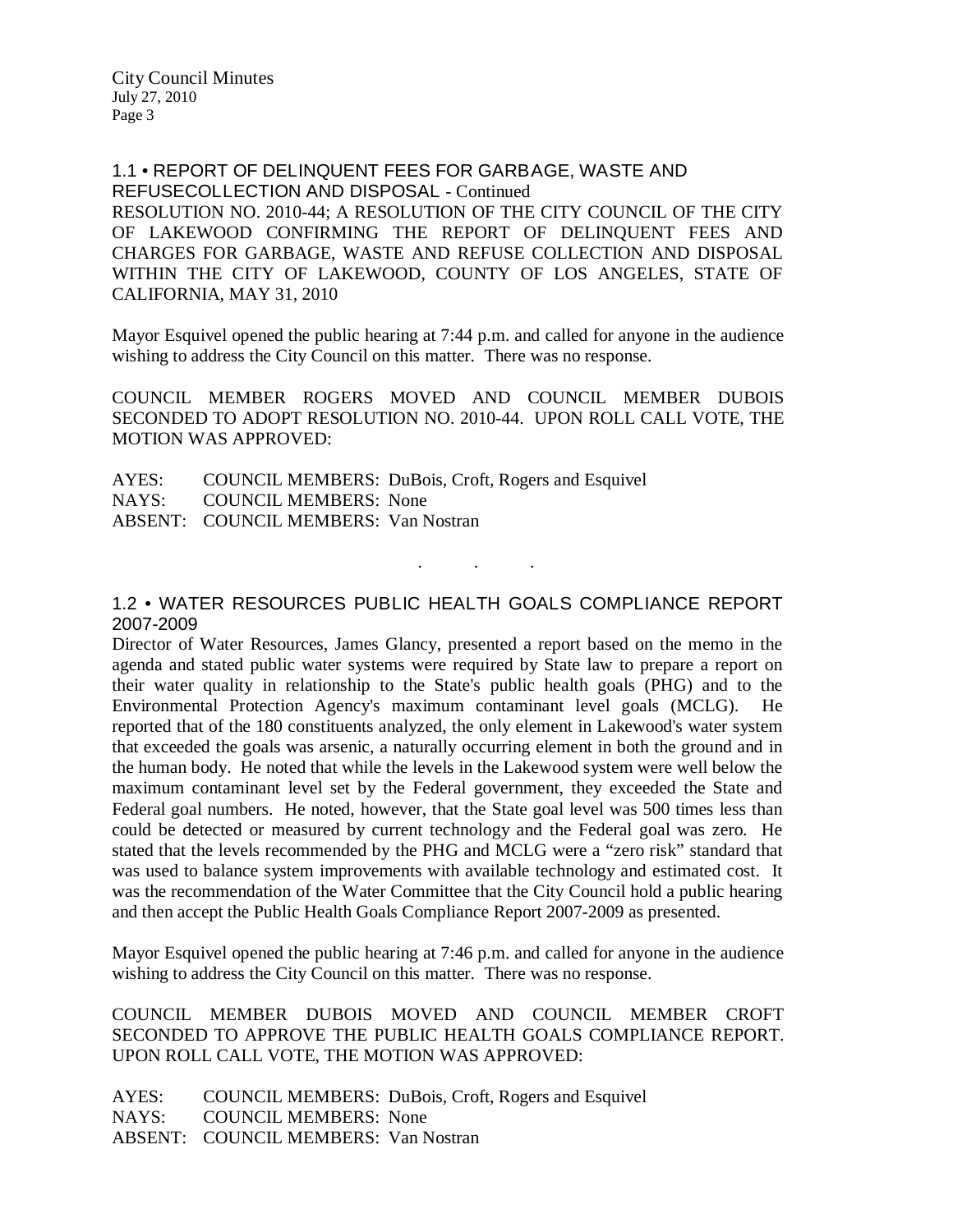# 1.3 • AWARD OF BID FOR PUBLIC WORKS PROJECT NO. 09-6, TRAFFIC SIGNAL IMPROVEMENTS

Public Works Director Lisa Rapp made a presentation based on the memo in the agenda and stated eight bids had been received for a project to modify traffic signals at seven intersections across the City. The affected intersections included: Norwalk Boulevard and Centralia Street; Pioneer Boulevard and Centralia Street; Woodruff Avenue and Allington Street; Paramount Boulevard and Del Amo Boulevard; Paramount Boulevard and Candlewood Street; Pioneer Boulevard and Del Amo Boulevard; and Woodruff Avenue and Centralia Street. She advised that funding for this work was provided through Federal Highway Safety Improvement Program (HSIP) funds, with a ten percent fund match utilizing Proposition C funds. She concluded by stating that the work was scheduled to begin in November and be fully completed in February 2011. It was the recommendation of staff that the City Council adopt the plans, specifications and working details for the project; award a contract to the low bidder, California Professional Engineering, Inc., in the amount of \$519,023; and authorize staff to approve a cumulative total of change orders, not to exceed \$83,000.

Council Member Croft inquired if data would be available for a comparison of traffic accidents both current and following installation of the improvements, so that the City Council could see the actual impacts of the improvements. Ms. Rapp stated that data collected for the citywide traffic inventory would provide a basis for such a report.

Mayor Esquivel opened the public hearing at 7:53 p.m. and called for anyone in the audience wishing to address the City Council on this matter. There was no response.

COUNCIL MEMBER ROGERS MOVED AND COUNCIL MEMBER DUBOIS SECONDED TO APPROVE STAFF'S RECOMMENDATIONS. UPON ROLL CALL VOTE, THE MOTION WAS APPROVED:

. . .

AYES: COUNCIL MEMBERS: DuBois, Croft, Rogers and Esquivel NAYS: COUNCIL MEMBERS: None ABSENT: COUNCIL MEMBERS: Van Nostran

# 3.1 • PURCHASE OF MEDIA DIVISION TECHNOLOGY UPGRADES

The Director of Administrative Services made a presentation based on the reports in the agenda and stated there were several upgrade purchases needed for equipment utilized by the CityTV video production unit. After 11 years of 24-hour a day service, the video program storage system for cablecasting was in need of replacement. The sole source vendor was identified as SeaChange International at a cost of \$48,000. Also, two quotes were received for drives to provide additional capacity for the video editing system storage network and a hush box enclosure. The most favorable quote was received from Media Distributors, at a cost of \$26,573.29, and included a promotional discount allowing for the purchase of a 16 terabyte drive for the same cost as an 8 terabyte drive. Finally, a software upgrade was necessary for the digital video editing system to replace an obsolete database platform that was no longer supported by the manufacturer with SQL based software. Avid Technology,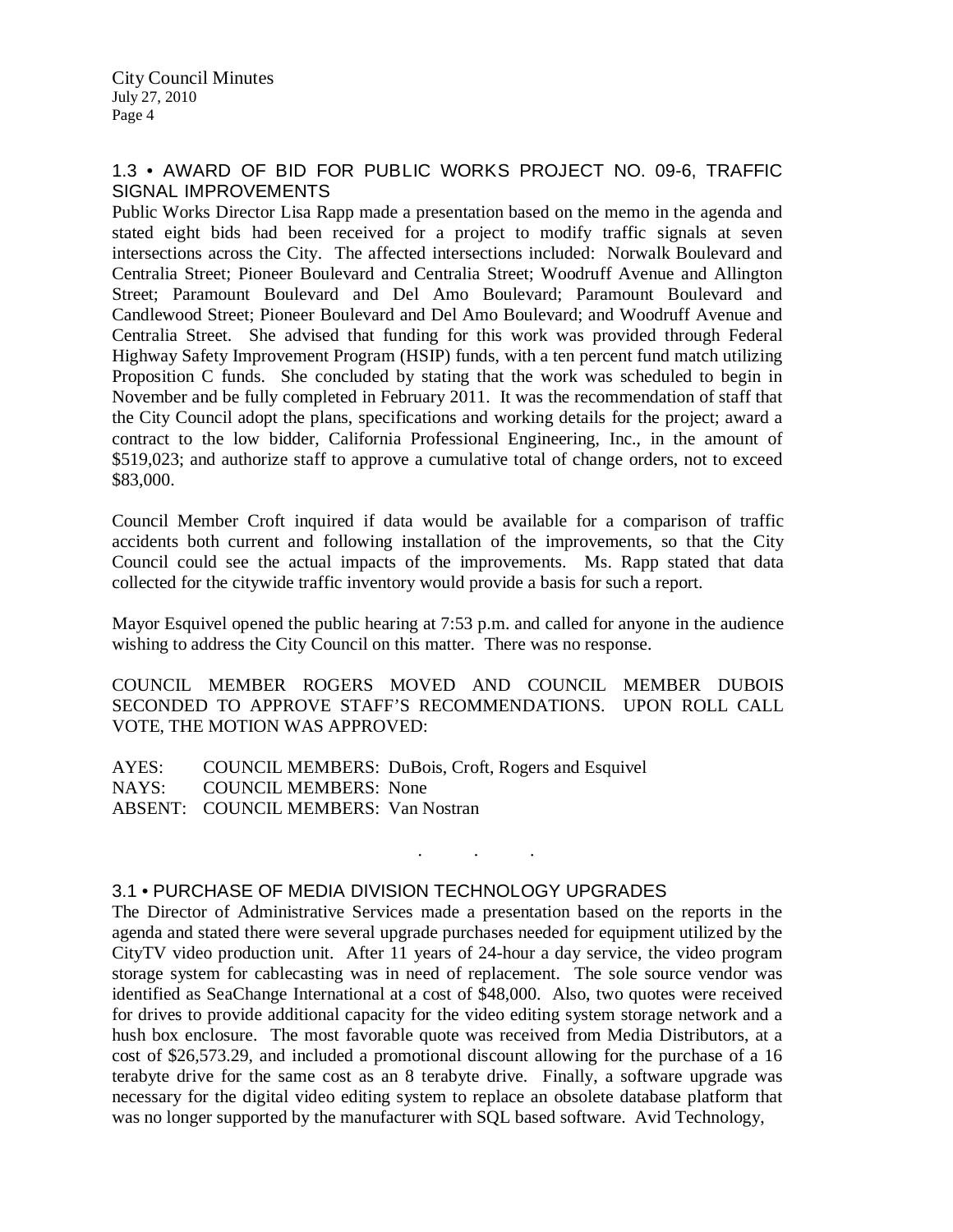City Council Minutes July 27, 2010 Page 5

3.1 • PURCHASE OF MEDIA DIVISION TECHNOLOGY UPGRADES - Continued Inc., the sole source vendor of the Sundance digital video editing system, would provide the software upgrade at a purchase cost of \$17,475. She noted that since the proposed upgrades were newer versions of existing systems, data transfer would be simplified and there would be minimal loss of productivity during the upgrade process. She concluded by stating that each of these purchases would be funded through Time Warner and Verizon PEG funds for community television equipment. It was the recommendation of staff that the City Council authorize the purchase of technology upgrades for the City's media division.

Council Member DuBois inquired about the sole source nature of the purchases. Ms. Perkin replied by stating that due to the integrated nature of the equipment, it was more cost effective to replace or upgrade individual components, as the alternative was to replace the entire system.

Council Member Croft commended staff for keeping costs as low as possible and stated that the work of the CityTV video production unit had been recognized with many awards and that it was a valuable asset to the community.

COUNCIL MEMBER CROFT MOVED AND COUNCIL MEMBER DUBOIS SECONDED TO APPROVE STAFF'S RECOMMENDATION. UPON ROLL CALL VOTE, THE MOTION WAS APPROVED:

AYES: COUNCIL MEMBERS: DuBois, Croft, Rogers and Esquivel NAYS: COUNCIL MEMBERS: None ABSENT: COUNCIL MEMBERS: Van Nostran

3.2 • ENVIRONMENTAL MANAGEMENT COMMITTEE REPORT ON AMENDMENT TO AGREEMENT FOR REFUSE COLLECTION WITH EDCO WASTE SERVICES

. . .

The Director of Public Works presented a report based on the memo in the agenda and stated that the Environmental Management Committee had met to consider an amendment to the agreement with EDCO Waste Services for refuse collection. She presented the two proposed modifications, a minimum commitment for an extra refuse cart, and an extraordinary refuse collection charge. She reported that since contracting for an extra refuse cart required an extra delivery, pickup and billing changes, the Committee was recommending three months as a minimum commitment for an extra refuse cart. As an alternative for residents in need of a one-time special collection, a special service was proposed which would provide for the pickup of up to ten plastic trash bags for a fee of \$20. It was the recommendation of the Environmental Management Committee that the City Council approve an amendment to the agreement with EDCO Waste Services.

Council Member Croft noted that the Committee had felt that the initial proposal of a six month commitment was too long for residents who may have just over-estimated their need for an additional cart, and that the special collection provided options and flexibility.